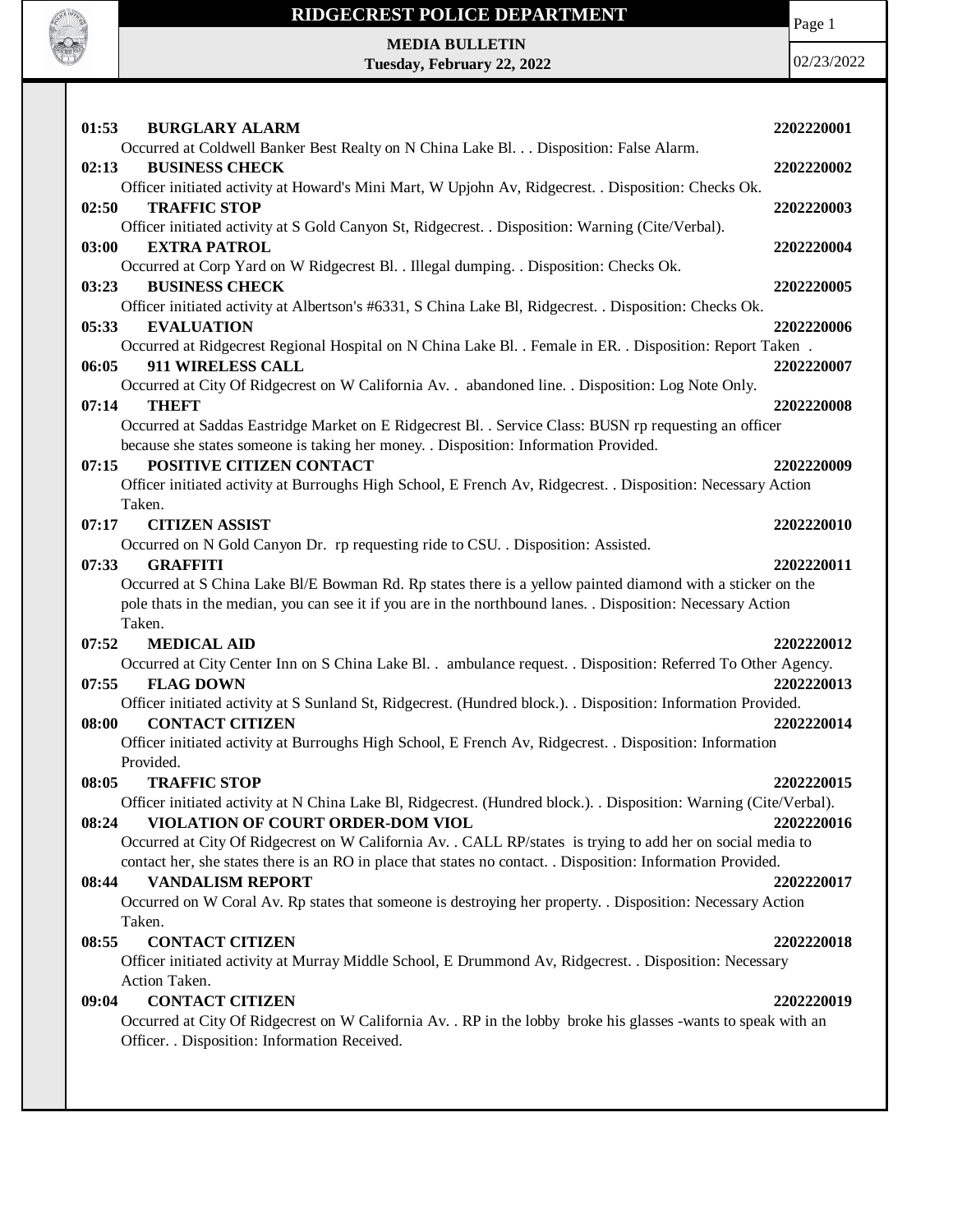

**Tuesday, February 22, 2022**

Page 2

| 09:08<br><b>TRAFFIC STOP</b>                                                                                       | 2202220020 |
|--------------------------------------------------------------------------------------------------------------------|------------|
| Officer initiated activity at S China Lake Bl, Ridgecrest. (Hundred block.). . Disposition: Warning (Cite/Verbal). |            |
| <b>SUSPICIOUS PERSON</b><br>09:09                                                                                  | 2202220021 |
| Occurred at Iwash Card Laundry on W Atkins Av. . Rp states there is a older woman living in the vehicle, has       |            |
| asked her to leave and she won't leave. . Disposition: Warning (Cite/Verbal).                                      |            |
| 09:25<br><b>WARRANT ARREST</b>                                                                                     | 2202220023 |
| Officer initiated activity at N Norma St/W Graaf Av, Ridgecrest. SA/Mcgrath, Mistymay 6/4/76 RM055248A/            |            |
| \$2k/HS 11364; HS 11377(A)                                                                                         |            |
| cited/rel'd. . Disposition: Arrest Made.                                                                           |            |
| <b>FOLLOW UP</b><br>09:26                                                                                          | 2202220024 |
| Officer initiated activity at Las Flores Elementary School, W Las Flores Av, Ridgecrest. . Disposition: Follow     |            |
| Up Completed.                                                                                                      |            |
| <b>ACO CALL</b><br>09:42                                                                                           | 2202220026 |
| Officer initiated activity at W Upjohn Av, Ridgecrest. Loose dog and dead dog. . Disposition: Animal Control       |            |
| Handled.                                                                                                           |            |
| <b>TRAFFIC STOP</b><br>09:42                                                                                       | 2202220027 |
| Officer initiated activity at Bank Of America, W Ridgecrest Bl, Ridgecrest. . Disposition: Warning (Cite/Verbal).  |            |
| <b>TRAFFIC STOP</b><br>09:43                                                                                       | 2202220028 |
| Officer initiated activity at W Bowman Rd, Ridgecrest. (Hundred block.). . Disposition: Citation.                  |            |
| <b>THEFT</b><br>09:49                                                                                              | 2202220029 |
| Occurred at City Of Ridgecrest on W California Av. . RP IN LOBBY/rp states her credit card was stolen. .           |            |
| Disposition: Information Provided.                                                                                 |            |
| <b>290 REGISTRANT</b><br>09:53                                                                                     | 2202220030 |
| Occurred at City Of Ridgecrest on W California Av. . Annual. . Disposition: Necessary Action Taken.                |            |
| <b>MEDICAL AID</b><br>10:06                                                                                        | 2202220031 |
| Occurred at Burroughs High School on E French Av. . Service Class: CNTX ambulance request. . Disposition:          |            |
| Necessary Action Taken.                                                                                            |            |
| 10:07<br><b>ACO CALL</b>                                                                                           | 2202220032 |
| Officer initiated activity at N Sahara Dr, Ridgecrest. Complaint of barking dog. . Disposition: Animal Control     |            |
| Handled.<br>10:26<br><b>LAND TRESPASS</b>                                                                          |            |
| Occurred on E California Av. Trepassers. . Disposition: Counselled.                                                | 2202220034 |
| 10:31<br>911 HANG UP                                                                                               | 2202220035 |
| Occurred at City Of Ridgecrest on W California Av. . Hangup. . Disposition: Necessary Action Taken.                |            |
| 10:55<br><b>FOLLOW UP</b>                                                                                          | 2202220036 |
| Officer initiated activity at N Kimberly Ln, Ridgecrest. 22-484. . Disposition: Follow Up Completed.               |            |
| 11:04<br><b>TRUANT</b>                                                                                             | 2202220037 |
| Officer initiated activity at E California Av, Ridgecrest. . Disposition: Warning (Cite/Verbal).                   |            |
| 11:17<br><b>FOLLOW UP</b>                                                                                          | 2202220038 |
| Officer initiated activity at Mather Dairy Service, S Downs St, Ridgecrest. . Disposition: Follow Up Completed.    |            |
| <b>FOLLOW UP</b><br>11:26                                                                                          | 2202220039 |
| Officer initiated activity at W Ridgecrest Bl, Ridgecrest. . Disposition: Follow Up Completed.                     |            |
| <b>SUSPICIOUS VEHICLE</b><br>11:29                                                                                 | 2202220040 |
| Occurred on S Chesapeake St. (Hundred block.) 90's model Ford Sedan//red - parked in the middle of the road.       |            |
| Took off when noticed RP/backed up over curb/now in the middle of road again. . Disposition: Unable To             |            |
| Locate.                                                                                                            |            |
|                                                                                                                    |            |
|                                                                                                                    |            |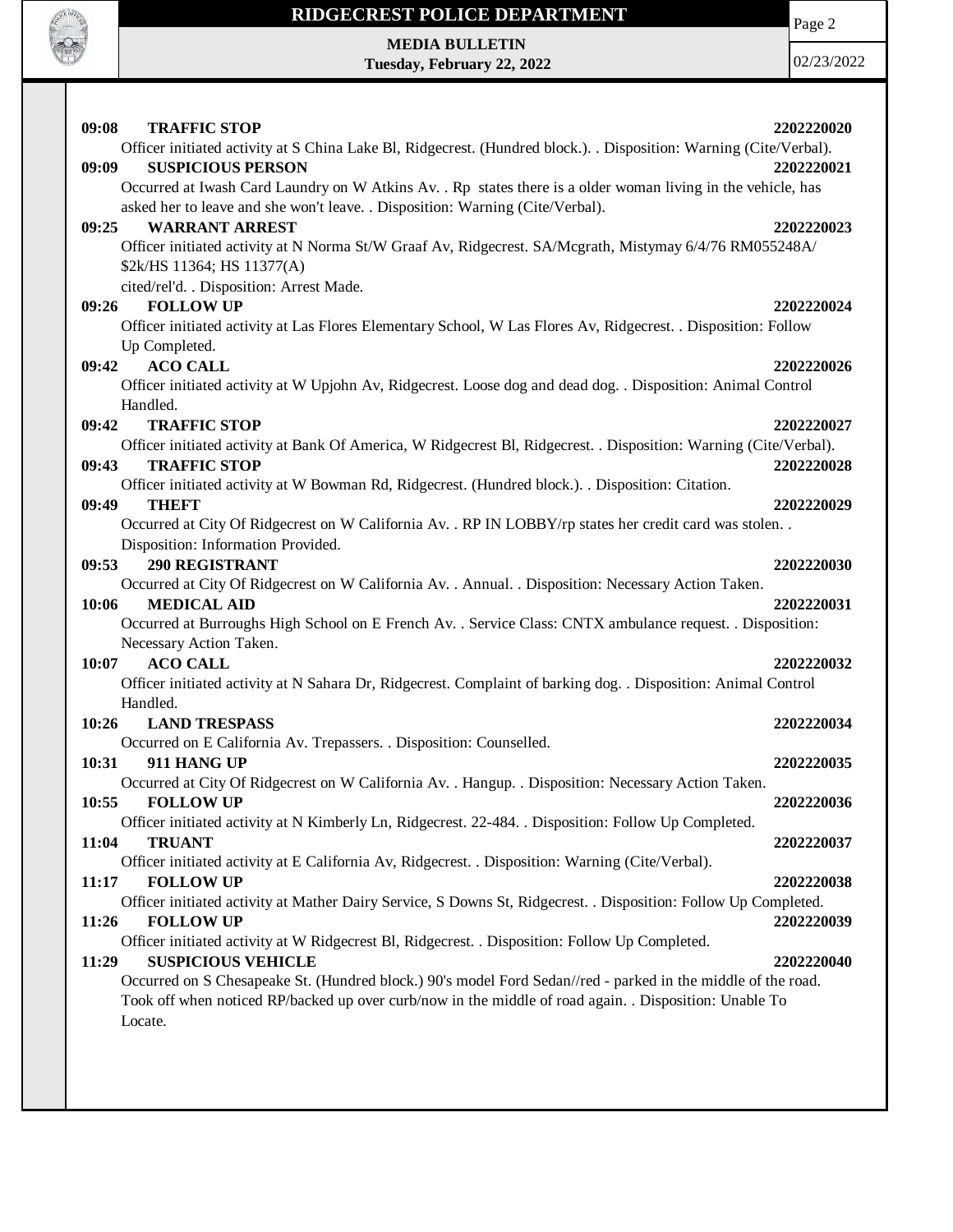

## **RIDGECREST POLICE DEPARTMENT**

Page 3

**MEDIA BULLETIN Tuesday, February 22, 2022**

| 11:50<br><b>STALKING</b>                                                                                                                          | 2202220041 |
|---------------------------------------------------------------------------------------------------------------------------------------------------|------------|
| Occurred on W Ward Av. has been hanging out in front of her house- has been having issues with him for a                                          |            |
| few months now-requesting contact. . Disposition: Information Provided.                                                                           |            |
| 11:51<br><b>ACO CALL</b>                                                                                                                          | 2202220042 |
| Officer initiated activity at S Jolene Ct, Ridgecrest. Report of loose dog. . Disposition: Animal Control Handled.                                |            |
| 12:03<br><b>ACO CALL</b>                                                                                                                          | 2202220043 |
| Officer initiated activity at America Inn And Suites, S China Lake Bl, Ridgecrest. Injured goose. . Disposition:                                  |            |
| Animal Control Handled.                                                                                                                           |            |
| <b>CONTACT CITIZEN</b><br>12:09                                                                                                                   | 2202220044 |
| Occurred at City Of Ridgecrest on W California Av. . Rp req status on his CPO. . Disposition: Information                                         |            |
| Provided.                                                                                                                                         |            |
| <b>FRAUDULENT REPORT</b><br>12:09                                                                                                                 | 2202220045 |
| Officer initiated activity at High Desert Haven, S College Heights Bl, Ridgecrest. . Disposition: Information                                     |            |
| Provided.                                                                                                                                         |            |
| 12:14<br><b>CONTACT CITIZEN</b>                                                                                                                   | 2202220046 |
| Occurred on W Panamint Av. Rp req info re: assault upon him that RPD responded to. . Disposition:                                                 |            |
| Information Provided.                                                                                                                             |            |
| <b>FOUND PROPERTY</b><br><b>12:30</b>                                                                                                             | 2202220047 |
| Occurred at S China Lake Bl/W Upjohn Av. Found purse at intersection. . Disposition: Report Taken.                                                |            |
| 12:41<br><b>MEDICAL AID</b>                                                                                                                       | 2202220048 |
| Occurred at High Desert Haven on S College Heights Bl. . ambulance request. . Disposition: Referred To Other                                      |            |
| Agency.                                                                                                                                           |            |
| 12:54<br><b>ASSIST OTHER DEPARTMENT</b>                                                                                                           | 2202220049 |
| Occurred at City Of Ridgecrest on W California Av. . Wants/warrant check. . Disposition: Information Provided.                                    |            |
| <b>ACO CALL</b><br>12:55                                                                                                                          | 2202220050 |
| Officer initiated activity at W Ridgecrest Bl/N Downs St, Ridgecrest. Loose dog. . Disposition: Animal Control                                    |            |
| Handled.                                                                                                                                          |            |
| 12:59<br><b>EXTRA PATROL</b>                                                                                                                      | 2202220051 |
| Officer initiated activity at Skate Park, E French Av, Ridgecrest. . Disposition: Checks Ok.                                                      |            |
| <b>CONTACT CITIZEN</b><br>13:16                                                                                                                   | 2202220052 |
| Occurred at City Of Ridgecrest on W California Av. . Rp in lobby. . Disposition: Information Provided.                                            |            |
| <b>CONTACT CITIZEN</b><br>13:27                                                                                                                   | 2202220054 |
| Occurred at City Of Ridgecrest on W California Av. . Rp would like to speak with P5 regarding 2202200050. .                                       |            |
| Disposition: Information Provided.                                                                                                                |            |
| 13:46<br><b>SUBPOENA SERVICE</b>                                                                                                                  | 2202220055 |
| Officer initiated activity at Quality Inn, S China Lake Bl, Ridgecrest. . Disposition: Necessary Action Taken.<br><b>Mental Health Evaluation</b> |            |
| 13:54                                                                                                                                             | 2202220056 |
| Occurred at Ridgecrest Regional Hospital on N China Lake Bl. . RP requesting eval on. . Disposition:                                              |            |
| Necessary Action Taken.<br><b>SUBPOENA SERVICE</b><br>14:02                                                                                       | 2202220057 |
| Officer initiated activity at W Nancy Av, Ridgecrest. . Disposition: Negative Contact.                                                            |            |
| 14:08<br><b>SUBPOENA SERVICE</b>                                                                                                                  | 2202220058 |
| Officer initiated activity at S Gateway Bl, Ridgecrest. . Disposition: Necessary Action Taken.                                                    |            |
| 14:30<br><b>MEDICAL AID</b>                                                                                                                       | 2202220059 |
| Occurred on S Greenlawn St. ambulance request. . Disposition: Referred To Other Agency.                                                           |            |
| <b>STALKING</b><br>14:37                                                                                                                          | 2202220060 |
| Occurred at Marshall's #1238 on N China Lake Bl. . RP in the lobby wants to speak with an Officer. .                                              |            |
| Disposition: Information Provided.                                                                                                                |            |
|                                                                                                                                                   |            |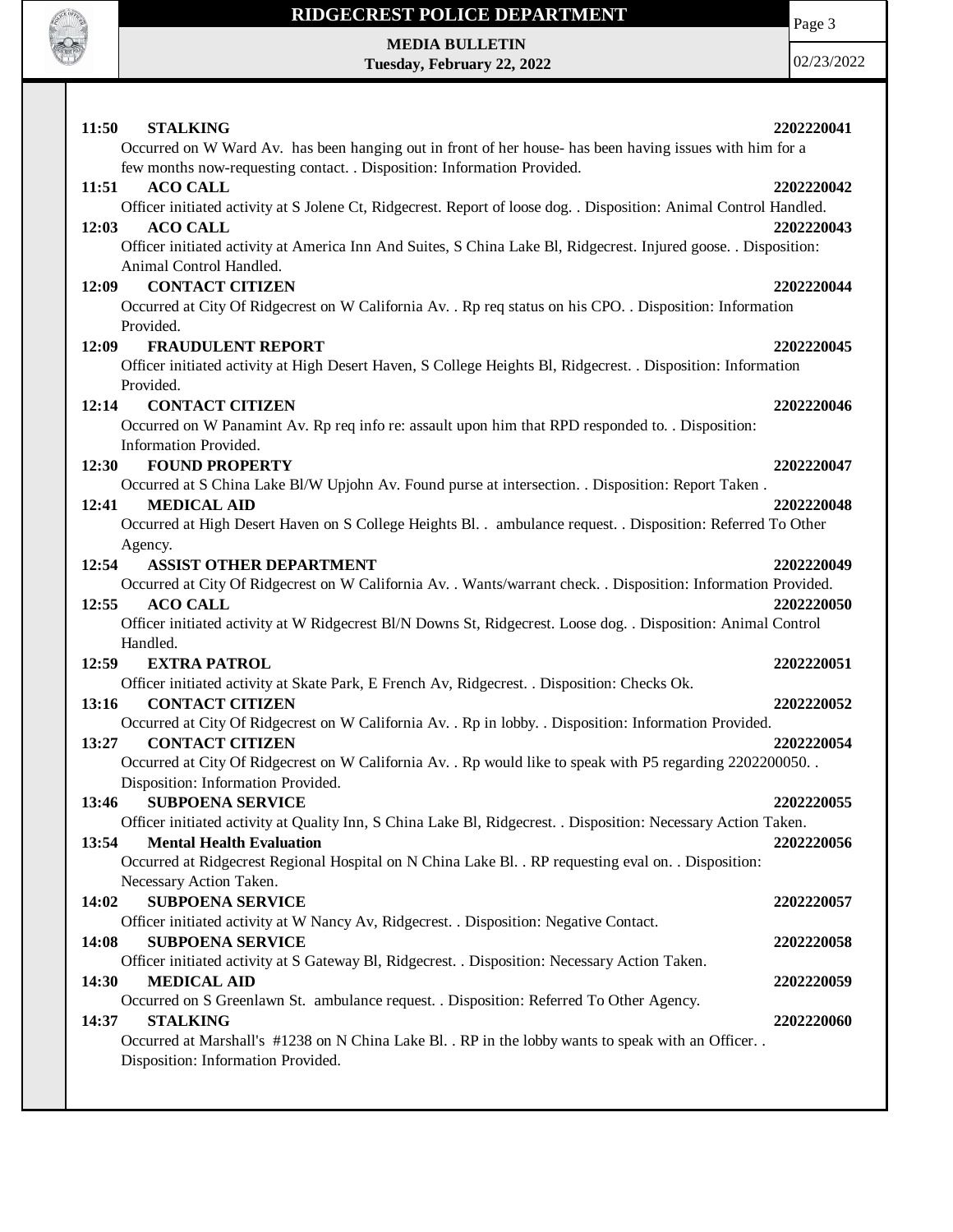

**Tuesday, February 22, 2022**

Page 4

| <b>290 REGISTRANT</b><br>14:44                                                                                                                                 | 2202220061 |
|----------------------------------------------------------------------------------------------------------------------------------------------------------------|------------|
| Occurred at City Of Ridgecrest on W California Av. Disposition: Necessary Action Taken.<br><b>TRAFFIC STOP</b><br>14:47                                        | 2202220062 |
| Officer initiated activity at N China Lake Bl, Ridgecrest. (Hundred block.). . Disposition: Warning (Cite/Verbal).<br><b>VEHICLE RELEASE</b><br>14:56          | 2202220063 |
| Occurred at City Of Ridgecrest on W California Av. Disposition: Necessary Action Taken.<br>15:00<br><b>EXTRA PATROL</b>                                        | 2202220064 |
| Occurred at Corp Yard on W Ridgecrest Bl. . Illegal dumping. . Disposition: Call Cancelled.<br>15:20<br><b>SHOPLIFTING</b>                                     | 2202220065 |
| Occurred at Walmart Supercenter on E Bowman Rd. . Female wearing all black taking property putting things<br>into a back pack. . Disposition: Cancelled by RP. |            |
| 911 WIRELESS CALL<br>15:25<br>Occurred at City Of Ridgecrest on W California Av. . silence//no answer on callback. . Disposition: Log Note                     | 2202220066 |
| Only.<br>15:31<br><b>BURGLARY - RESIDENTIAL - REPORT</b>                                                                                                       | 2202220067 |
| Occurred on W Haloid Av. Rp states sometime last night someone broke into residence and stole some items. .<br>Disposition: Report Taken.                      |            |
| 15:41<br><b>VEHICLE RELEASE</b><br>Occurred at City Of Ridgecrest on W California Av. Disposition: Necessary Action Taken.                                     | 2202220068 |
| <b>TRAFFIC STOP</b><br>15:48<br>Officer initiated activity at W Ridgecrest Bl, Ridgecrest. (Hundred block.). Disposition: Citation.                            | 2202220069 |
| <b>WARRANT ARREST</b><br>15:50<br>Officer initiated activity at S Orchard St, Kern County. SA/Skinner, Ernest 10/09/87 RF008668A/\$5k/PC 487(A);               | 2202220070 |
| PC 594(B)(1) booked Mojave. . Disposition: Arrest Made.<br><b>TRAFFIC STOP</b><br>16:02                                                                        | 2202220071 |
| Officer initiated activity at N Sanders St, Ridgecrest. (Hundred block.). . Disposition: Citation.                                                             |            |
| 16:04<br><b>WELFARE CHECK</b><br>Occurred on N Warner St. Welck. . Disposition: Checks Ok.                                                                     | 2202220072 |
| 16:15<br><b>SUBPOENA SERVICE</b><br>Officer initiated activity at N Gold Canyon Dr, Ridgecrest. . Disposition: Negative Contact.                               | 2202220073 |
| 16:17<br>IN CUSTODY ARREST<br>Occurred at City Of Ridgecrest on W California Av. . 22-555. . Disposition: Log Note Only.                                       | 2202220074 |
| 16:22<br><b>SUBPOENA SERVICE</b><br>Officer initiated activity at N Cisco St, Ridgecrest. . Disposition: Necessary Action Taken.                               | 2202220075 |
| 16:25<br><b>BURGLARY ALARM</b><br>Occurred on N Inyo St. Residential. . Disposition: False Alarm.                                                              | 2202220076 |
| 16:33<br><b>SUBPOENA SERVICE</b><br>Officer initiated activity at N Cisco St, Ridgecrest. . Disposition: Negative Contact.                                     | 2202220077 |
| 16:43<br><b>SUBPOENA SERVICE</b><br>Officer initiated activity at E California Av, Ridgecrest. . Disposition: Necessary Action Taken.                          | 2202220078 |
| 16:58<br><b>SUBPOENA SERVICE</b><br>Officer initiated activity at S Porter St, Ridgecrest. . Disposition: Necessary Action Taken.                              | 2202220079 |
| <b>BURGLARY ALARM</b><br>17:15<br>Occurred at Allergy & Asthma Care Center on N Norma St. . Commercial. . Disposition: False Alarm.                            | 2202220080 |
| <b>UNWANTED SUBJECT</b><br>17:18<br>Occurred on N Norma St. Rp states male subj outside residence won't leave. was at his door. RP staying inside,             | 2202220081 |
| no obs. likely in parking lot according to RP. . Disposition: Information Provided.                                                                            |            |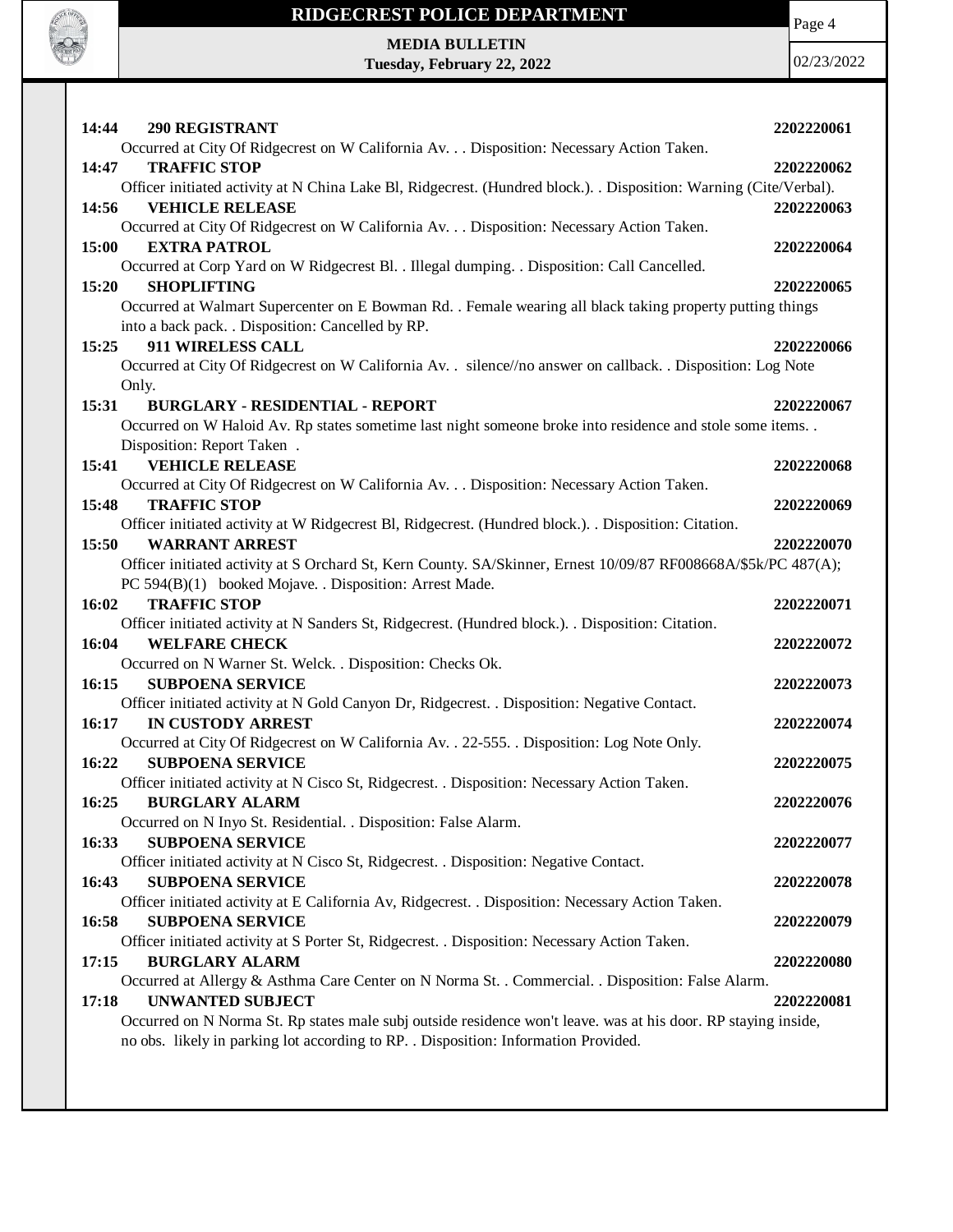